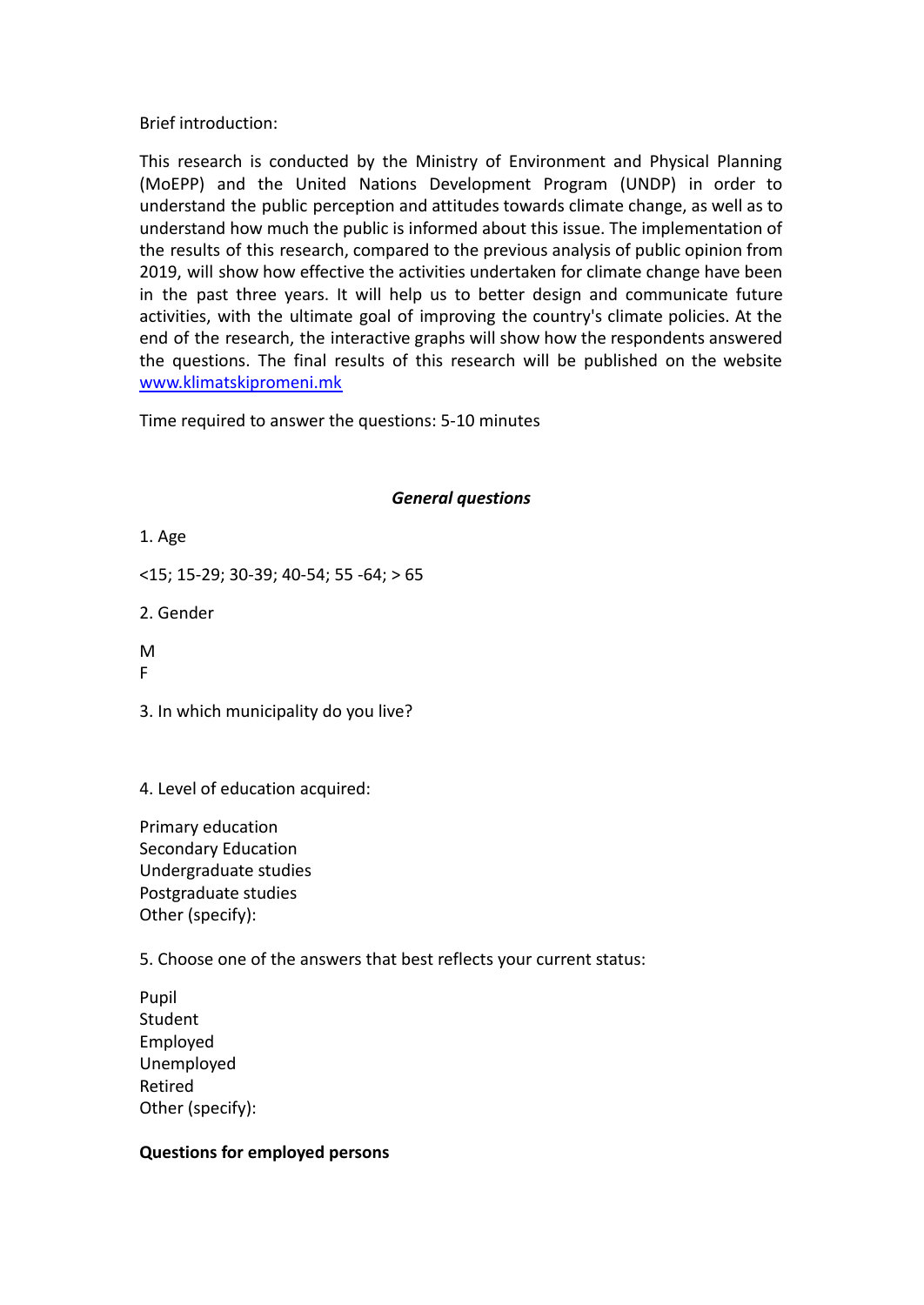6. In which sector do you work?

State administration Local Government Public Administration Private Sector NGO Academic Institution International Institution Other (please specify):

### **Questions for employees in a public institution**

7. In which institution do you work or are a member of?

Ministry Government institution Municipality The City of Skopje Other (specify):

8. To what extent are climate change activities part of your professional responsibilities and / or your daily work?

Main responsibility, I work on this issue every day Just one of many responsibilities, I occasionally work on this issue Quite an unimportant question, I rarely work on it I do not work on this issue at all

#### *Perception of climate change*

9. Please rate the following problems on a scale of 1 to 5.

Rate the one you consider to be the least threatening to our society with 1, and the one you consider to be the most threatening with 5.

Poverty Economic situation Climate changes Extreme weather events (droughts, floods) Lack of clean water (for drinking) Access to healthy and quality food Degradation of nature Corruption or crime Spread of infectious diseases Quality education Unemployment None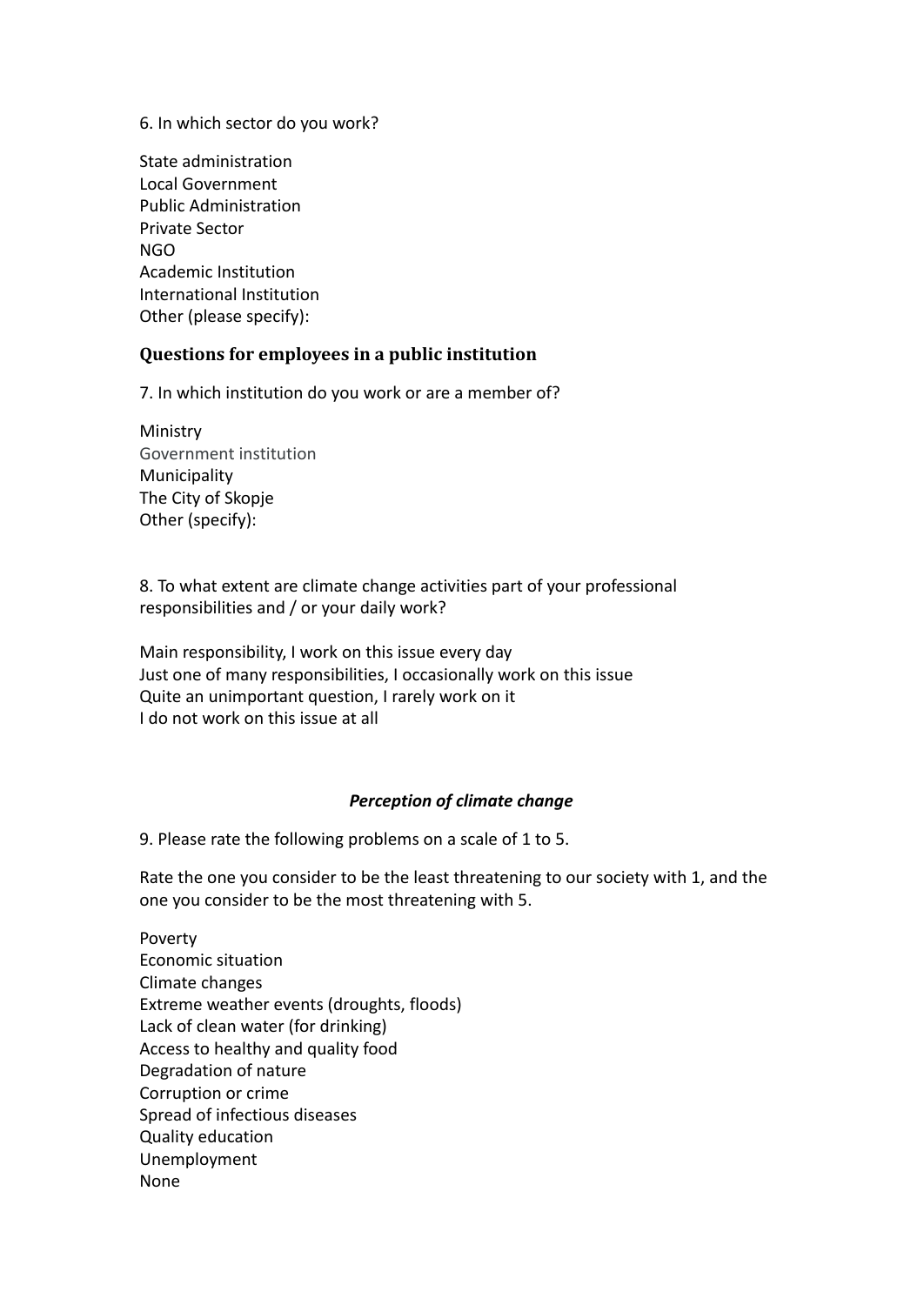Other (specify):

10. Have you noticed any specific changes in the environment (climate) in the region where you live in the last 10 years in terms of: (multiple answers allowed)

Precipitation Temperature (e.g. heat waves, cold waves) Changes in seasons Frequency of floods Frequency of drought periods I have not noticed any significant changes Other (specify):

11. Do you consider climate change to be: The same as air pollution Closely related to air pollution, but different Completely different phenomena with air pollution Other (specify)

12. Do you think it is important to take climate action to curb the rise of global warming? (multiple answers allowed)

Yes

Yes, and it is necessary for those who pollute the most to be most involved in the fight against climate change

Yes, ALL government institutions need to be actively involved in order to reduce climate change

There are other more pressing issues No

I do not know

13. Do you think the following are doing enough for climate change?

| <b>Central Government</b>   | Yes / No / To some extent / I do not know                                         |
|-----------------------------|-----------------------------------------------------------------------------------|
| Local authorities           | Yes / No / To some extent / I do not know                                         |
| Companies and the industry  | Yes / No / To some extent / I do not know                                         |
|                             | Environmental associations and other non-governmental organizations Yes / No / To |
| some extent / I do not know |                                                                                   |
| Academic community          | Yes / No / To some extent / I do not know                                         |
| The citizens themselves     | Yes / No / To some extent / I do not know                                         |
| International organizations | Yes / No / To some extent / I do not know                                         |
| <b>European Union</b>       | Yes / No / To some extent / I do not know                                         |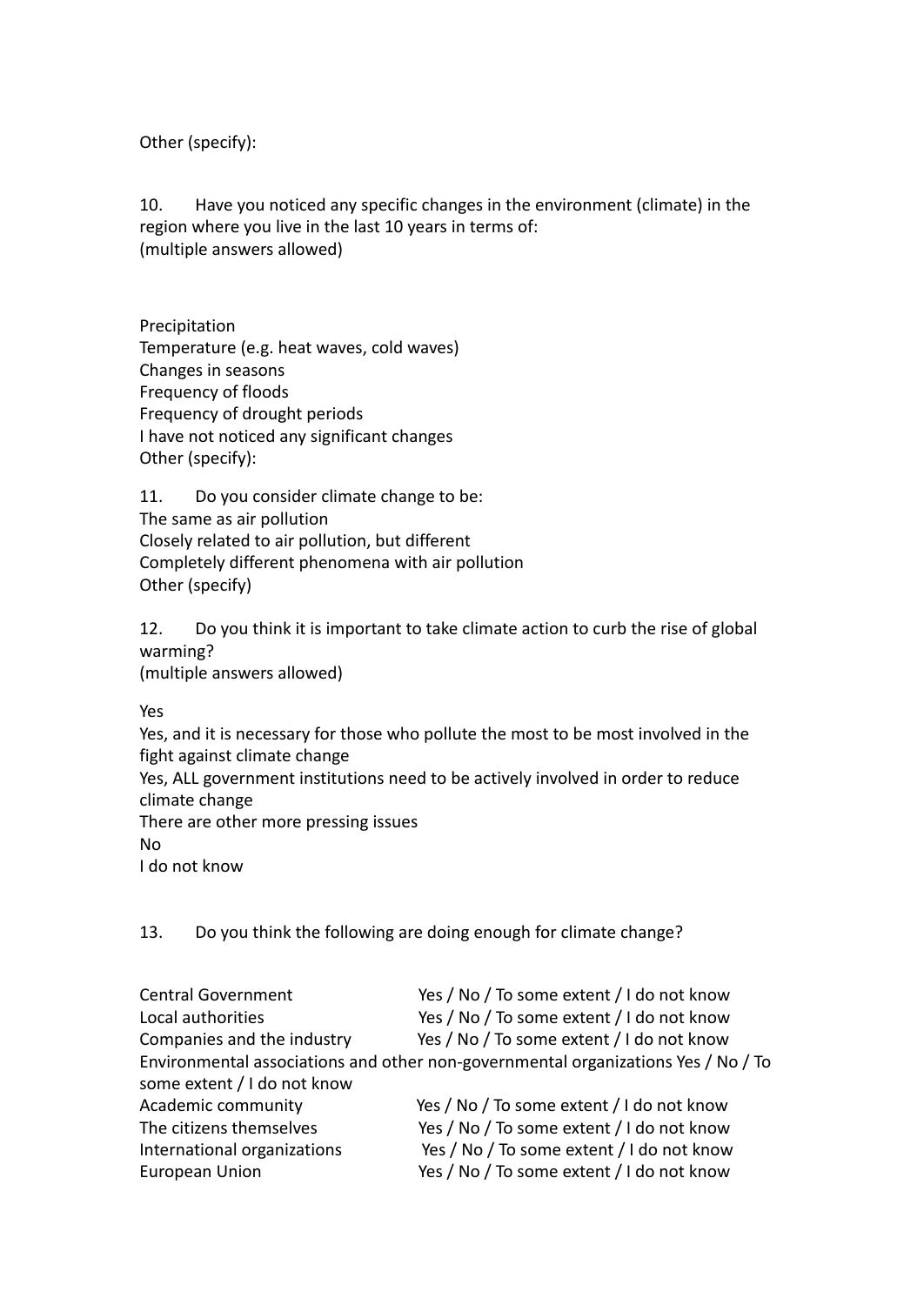## *Aspects of behavior and taking climate action*

14. Which of the following activities aimed at protecting the environment and mitigating climate change do you practice? (multiple answers allowed)

Reducing energy consumption Reducing water consumption Waste selection Reducing consumption of single-use products Purchase of seasonal and local products Purchase of products that do not harm the environment (e.g. products which are recyclable, biodegradable, organic, with a low carbon footprint, etc.) Use of transport that is less harmful to the environment, such as walking, cycling, using public transport instead of using your own vehicle Purchase of a vehicle that consumes less fuel or a vehicle that is less harmful to the environment Installing equipment that uses renewable energy (e.g. solar panels, heat pumps, etc.) Improving insulation in the home to reduce energy consumption Use of energy efficient appliances in the household None

Other (specify):

10. Everyone has different reasons why they take certain actions to protect the environment, and thus mitigate the effects of climate change. What is your motivation?

(multiple answers allowed)

Desire to live in a healthy and clean environment The need to reduce household expenses as much as possible (Do you think that taking these activities will save you money) It is your duty as a citizen to protect the environment Caring for future generations and the world we will leave them as a legacy You are directly exposed to the consequences of climate change None Other (specify):

15. There are many reasons why people do not take action against climate change. Please tell us which of the following applies to you:

(multiple answers allowed)

Government, local government, companies and industry are the ones who need to make changes first or provide conditions that will help citizens act You want to take action, but do not know what and how you can help There is not enough information on climate change You think that changing your behavior will not really affect climate change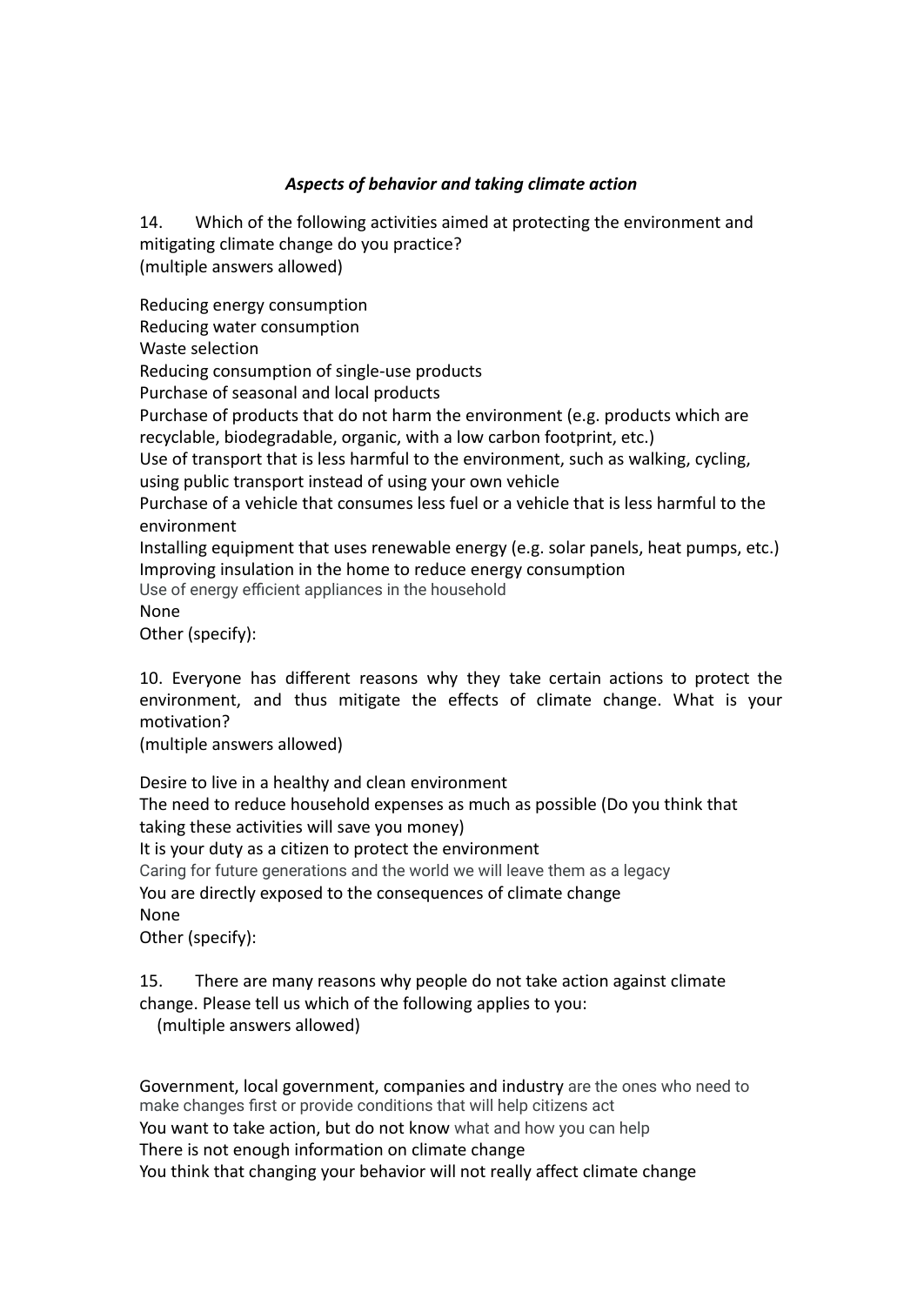You think it is too late to take any action against climate change You are not worried about climate change Other (specify):

16. In North Macedonia, the energy sector is the biggest contributor to climate change and the use of renewable energy sources is no longer a matter of desire. In your opinion, what would help an easier energy transition to renewable energy sources? (multiple answers allowed)

Amendment of the legal framework for own production of energy from renewable sources that are for the benefit of the citizens (possibility for sale of energy at competitive prices)

Reduction of prices of production devices / use of renewable energy sources

Financial support when purchasing devices that work on renewable energy sources

Better and timely information regarding the possibilities for households to use renewable energy

Other (specify):

17. Have you ever heard or used any measures that are offered or have been offered by state institutions (ministries) or municipalities, which help citizens towards easier energy transition, reduction of pollution or increase of energy efficiency? (multiple answers allowed)

Subsidies for chimney cleaning Subsidies for the purchase of bicycles / scooters Subsidies for the purchase of cleaner heating / cooling devices (heat pumps, pellet stoves, inverters) Subsidies for Home Insulation - Energy Efficiency (Floors, Windows) Other (specify):

18. Do you agree with the following statements?

Tackling climate change and climate change issues should be a priority to improve public health: Yes / No / To some extent

The cost of compensating for the damage caused by climate change is much higher than the investment needed for a green transition: Yes / No / To some extent

Adapting to climate change can have a positive impact on people: Yes / No / To some extent

Creating adaptation policies and their implementation in the agricultural sector towards climate change becomes necessary: Yes / No / To some extent

Green transition can generate a number of new green jobs : Yes / No / To some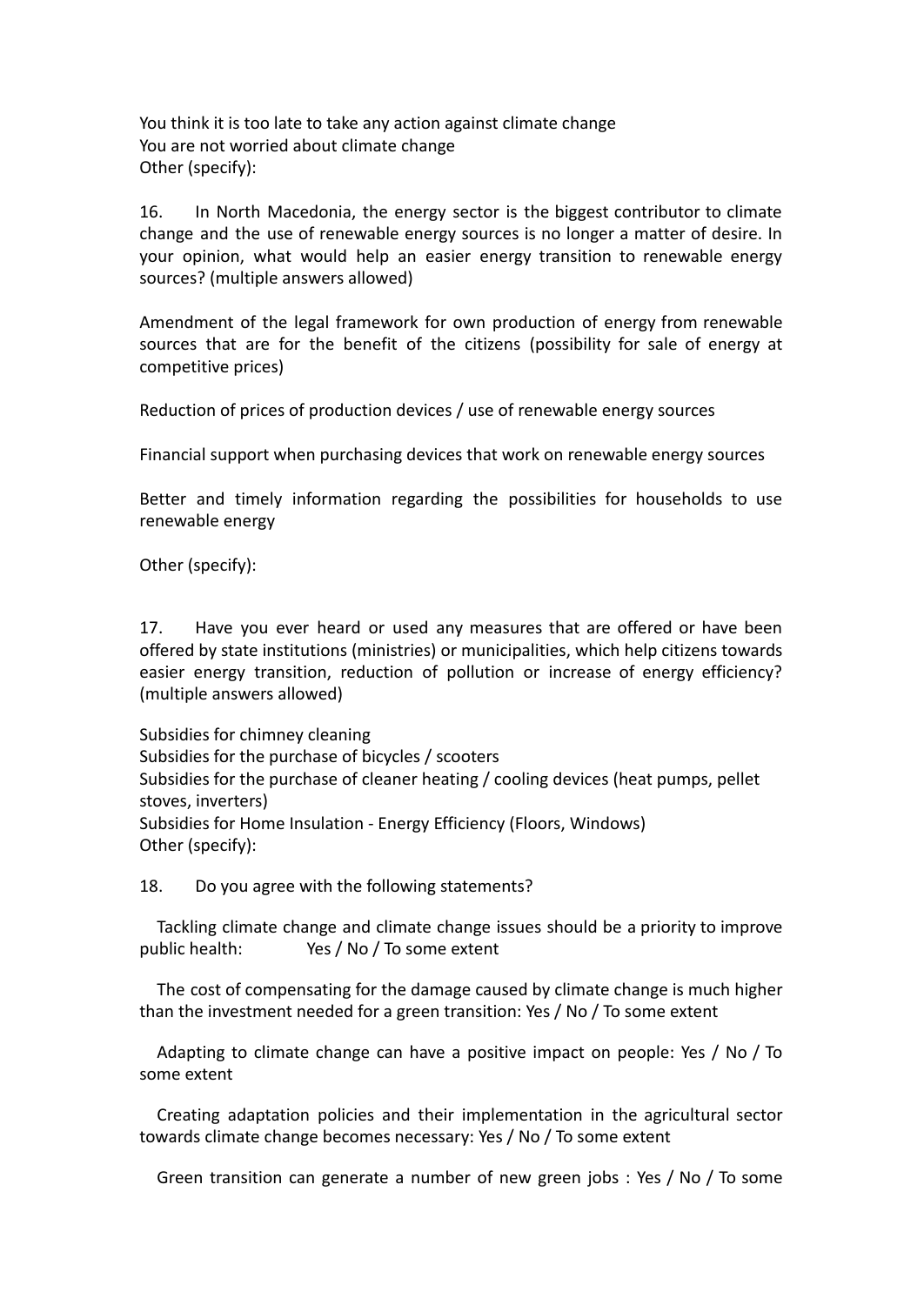extent

19. Do you agree with the statement:

The government invests enough in the development of green businesses and green jobs : Yes / No / To some extent

Local governments invest enough in the development of green businesses and green jobs: Yes / No / To some extent

The business community invests enough in the development of green businesses and green jobs: Yes / No / To some extent

20. Do university programs offer opportunities to produce new staff that will meet the needs of the green economy?

Yes

No.

It is necessary to improve the current programs and develop new ones

21. In your opinion, how common is the topic of climate change in formal education?

Enough Insufficient I do not know

### *Sources of information*

22. Personally, do you think you are well informed about the following:

The various causes of climate change: Yes / No / To some extent Different impacts and consequences of climate change: Yes / No / To some extent Ways you can take action against climate change: Yes / No / To some extent Ways you can adapt to climate change: Yes / No / To some extent

23. Where do you find information on climate change? (multiple answers allowed)

**Television** Newspapers, print media Specialized journals (for example, scientific journals) Social networks Generally online Specialized internet portals / websites The website of the Ministry of Environment and Physical Planning [www.moepp.gov.mk](http://www.moepp.gov.mk) Website: [www.klimatskipromeni.mk](http://www.klimatskipromeni.mk) Hydrometeorological Service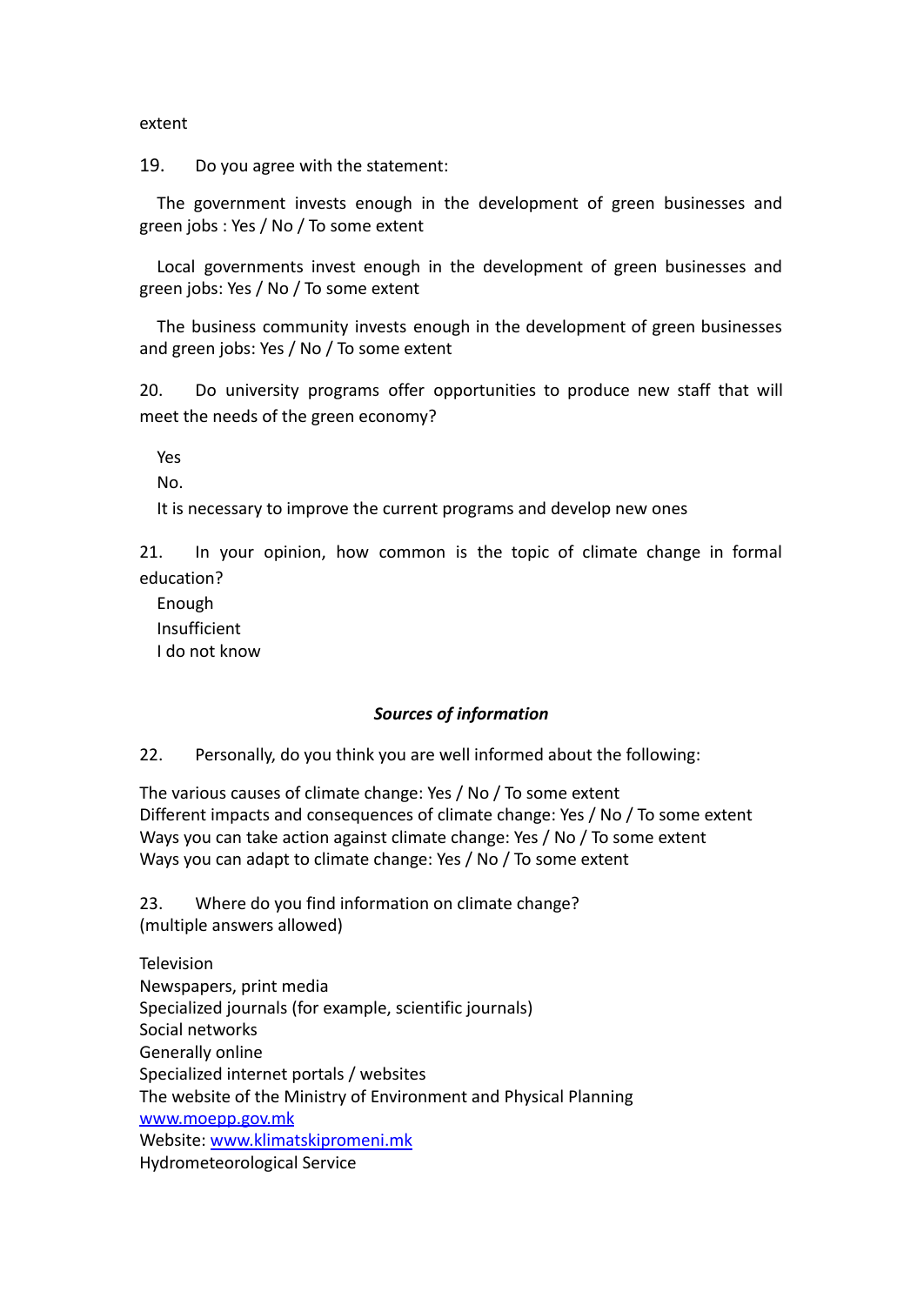Foreign meteorological services Project reports, studies Via e-mail Other (specify):

24. Have you noticed a frequency of topics related to climate change in the media and if so, what do you think is the reason? (multiple answers allowed)

Yes, due to the increase in public awareness and interest in this topic Yes, due to the increasing occurrence of extreme weather events (heavy rainfall, floods, and strong winds)

Yes, due to recent climate change (changes in seasons)

Yes, due to the activities initiated by government and local institutions

Yes, due to international pressure (e.g. in the context of Macedonia's EU accession process)

No, I have not noticed a more frequent presentation on this topic

25. Do you know of any public awareness campaigns conducted to improve knowledge and awareness about climate change, organized by: (multiple answers allowed)

Ministry of Environment and Physical Planning Other ministries Municipalities International organizations (UNDP, USAID, GIZ ...) EU Delegation to RNM NGOs Other (specify):

26. List the campaigns you find useful:

27. Which of the following organizations and institutions do you associate with projects in the field of climate change? (multiple answers allowed)

UNDP UNEP USAID GIZ European Bank for Reconstruction and Development KfW World Bank European Commission

Other (specify):